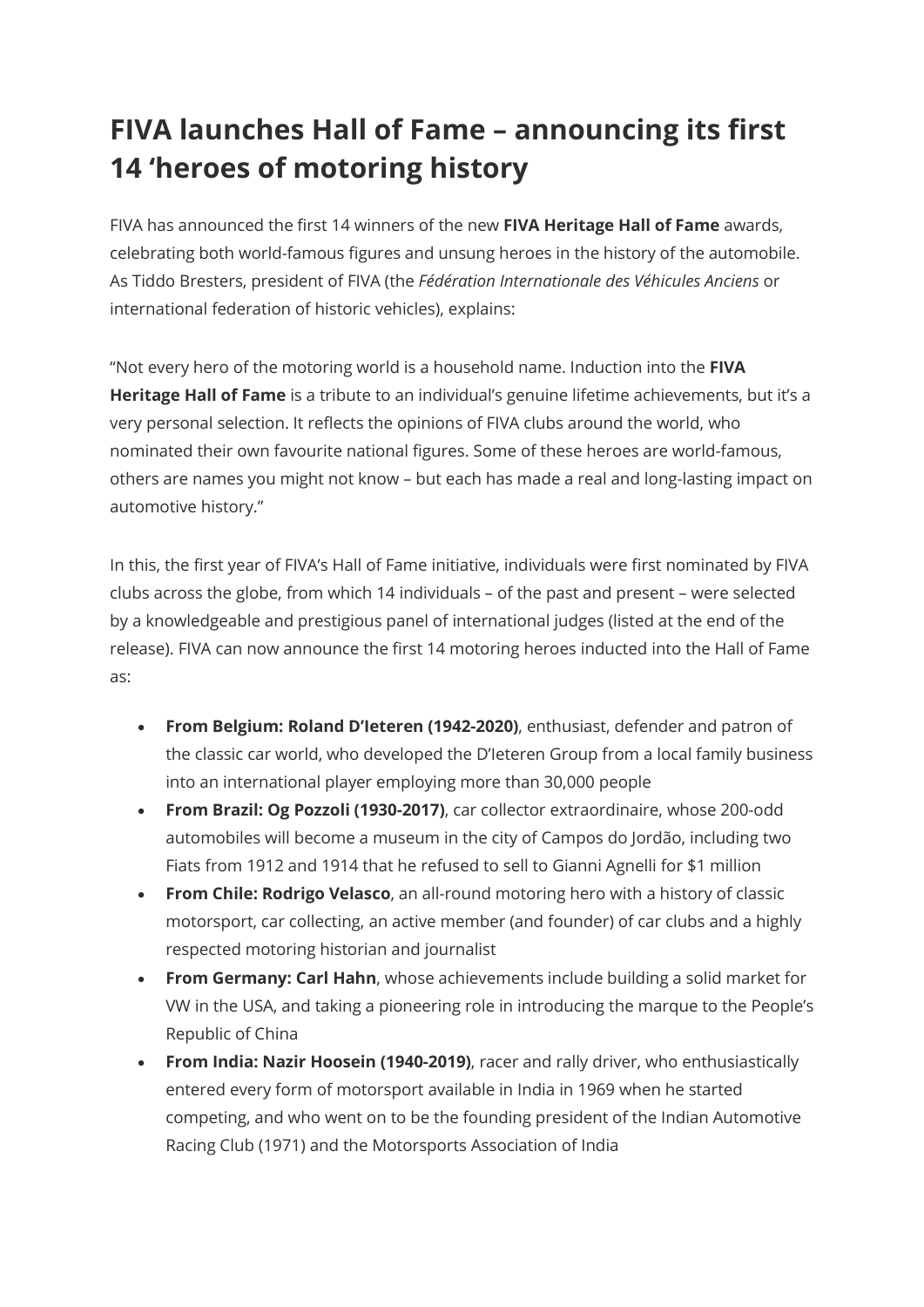• **From Italy: Mauro Forghieri, Marcello Gandini and Giorgetto Giugiaro**, three heroes who require very little introduction. Forghieri – an engineering legend at Ferrari, followed by his influential roles at Lamborghini and Bugatti. Gandini – designer of many of the world's most beautiful cars, from the Lamborghini Miura and Espada, to the Alfa Romeo Montreal. Giugiaro – one of the greatest car designers the world has ever known, responsible for more cars on the roads today than anyone else in history

• **From Japan: Shotaro Kobayashi (1929-2013) and Osamu Suzuki**

Shotaro Kobayashi founded Japan's premier monthly automotive magazine and was an active automotive journalist, automotive historian and Chairman of Classic Car Club of Japan. Meanwhile, with more than three decades as the head of Suzuki, Osamu Suzuki is one of the longest-serving leaders in the auto industry, transforming Suzuki into a global giant by selling small, low-cost cars and desirable motorcycles

- **From Lithuania: Saulius Karosas (1958-2019)**, renowned mechanic, engineer and businessman, Karosas was a phenomenally active collector and restorer of rare pre-War cars in particular, and a philanthropist who created a foundation to support young artists, musicians, plus historical and cultural projects
- **From Poland: Sobieslaw Zasada,** who overcame restrictions, red tape and prejudice to become one of the greatest rally drivers of all time, largely unknown and unsung except in Poland, where he is a true national hero
- **From Serbia: Bratislav Petkovic (1948-2021)**, a former minister of culture, qualified confectioner, connoisseur of art, literature, Serbian history, car mechanics, restoration, and a passionate collector of historic vehicles who founded the Belgrade Auto Museum
- **From Spain:Damian Mateu Bisa (1863-1935)**, who together with Marc Birkigt founded Hispano-Suiza in Barcelona in 1904, a brand synonymous with elegance, luxury, sportsmanship and hugely innovative technology

Further details on the Hall of Fame heroes, as provided by the nations that nominated them, can be found **[here](https://fiva.org/en/awards/hall-of-fame-the-winners/)**

## Judges

The nominations from motoring clubs around the world were sorted, assessed and judged by the following panel:

- Nick Mason (United Kingdom)
- Shiro Nakamura (Japan)
- Gaby von Oppenheim (Germany)